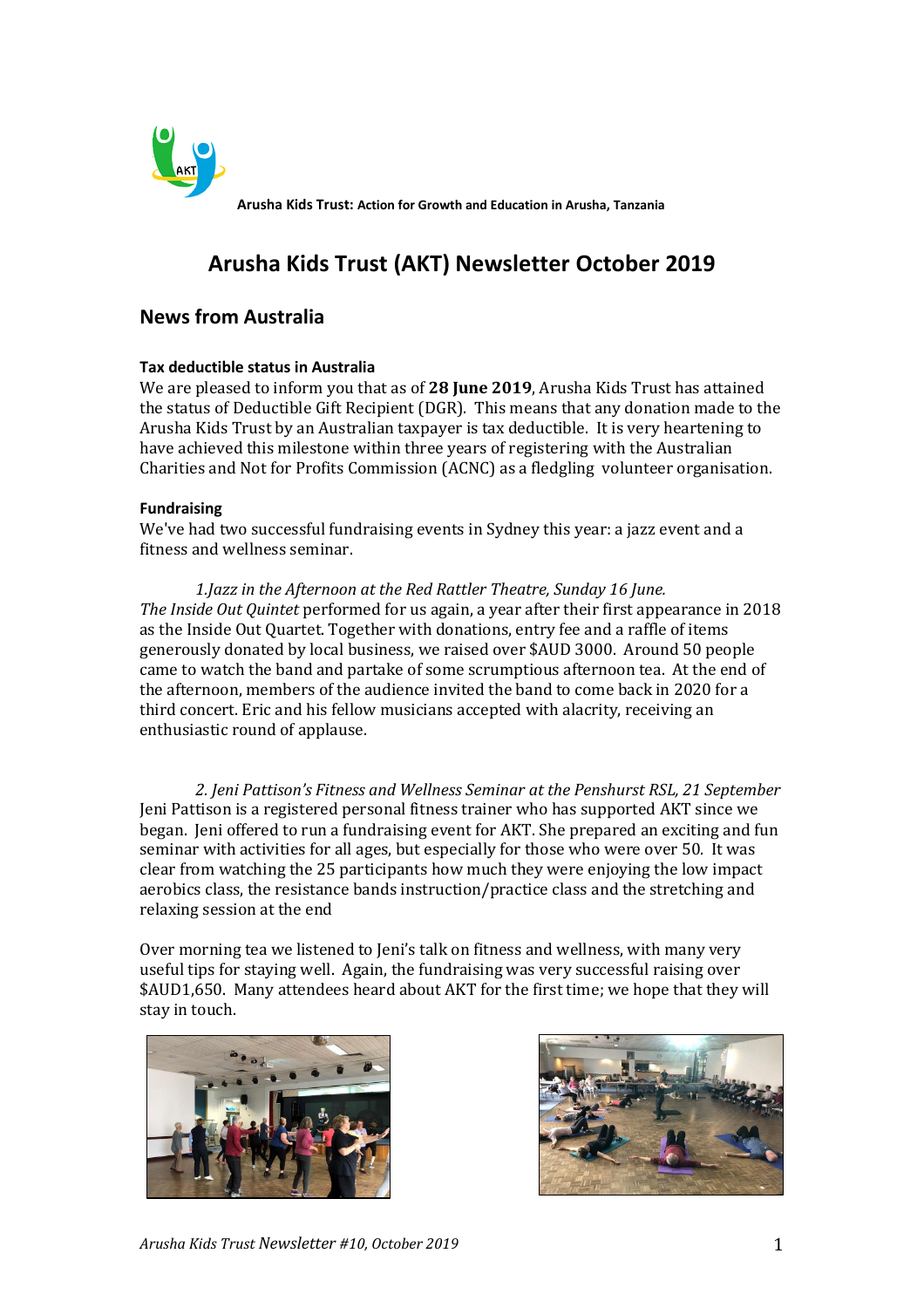# **News from Arusha, Tanzania**

#### **The future of SAO at the Leganga building, home to the children for seven years**

On our first day as we walked towards the SAO, we saw a large crane hovering in the distance. We asked about the construction on what used to be vacant land where the children were accustomed to play football every afternoon after school. The Catholic Order of Sisters of the Holy Spirit are building a private primary school right up against the fence of the SAO land. All the area shown in the photograph is now private land and the children are not permitted access.

#### **SAO building at right of photo**



To compound their problems, the government has informed the SAO management that the current unpaved road running past the property will soon be upgraded, widened and paved, since it will become a connecting road between two major highways. In order to widen the road, the government will be acquiring several metres of the SAO land, taking away the entry gates and the small vegetable garden. The road will be within one metre of bedroom windows.

There is an urgent need to move. We were told that

construction of the road will happen within the next twelve months.

#### **The farm area at Lakitatu, Arusha District**



SAO owns a plot of agricultural land five km from the current site. It is a good place to grow vegetables and plant fruit trees to supplement the children's food supply. Francis the Director has also been slowly building on the land to prepare for a move of SAO. Positive infrastructure changes have been made since we first saw the land in 2016. A nearby major highway

is now almost complete, town

water is connected and soon there will be electricity.

Francis has built a small pre-school on this land for local children . A former volunteer to SAO Tom from Melbourne, together with Carina from Austria, have assisted with the building and development of the property and fundraising. Tom is interested in AKT and our activities and is happy to cooperate in any project that could help make a move possible.



The staff at SAO are anxious to move now that their existing site has been diminished. The current plan is to buy more land in this area and build a safe and permanent home for the children of SAO. Of course much has to be done. Funds have to be raised, suitable buildings need to be designed and built and a school bus will be required to transport children to school.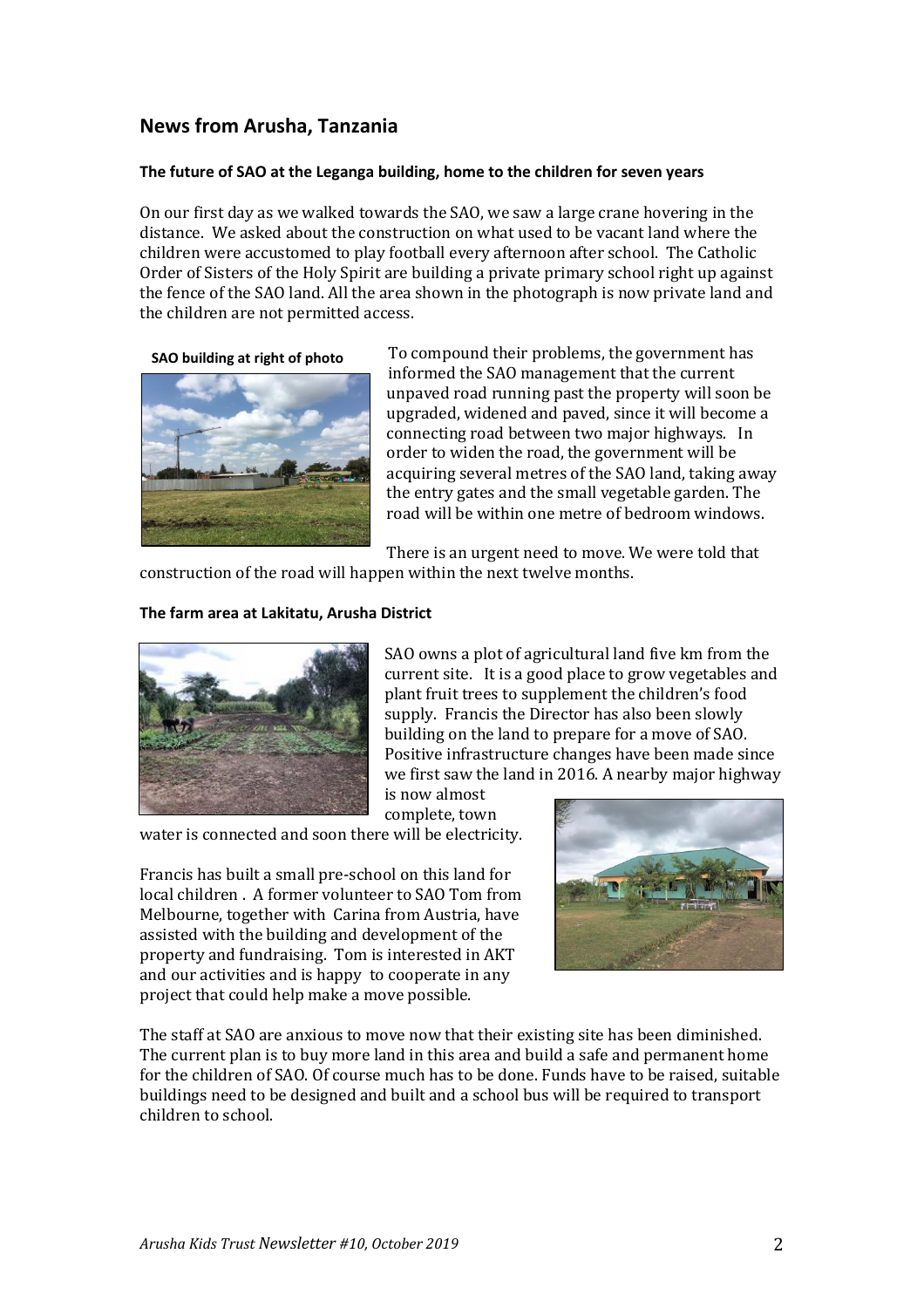#### **News of our students and their schools**

#### **Haradali Primary School**

The majority of our AKT sponsors provide education scholarships for children from SAO to attend Haradali Primary School.



Next year, 2020, Jesca and Rajabu will be the first Haradali students sponsored by AKT to sit their Class 7 National Exams. These exams determine which secondary schools they will be eligible to apply for; they are of great significance in the Tanzanian education system.

#### **Other Schools**

Three students are now studying at *Unambwe Secondary School*—Stephano, Elizabeth and recently Raymond, who will re-sit his Form 4 CSEE final exams. Elizabeth continues to excel in her studies, and has now successfully sat her Form 2 exams. Stephano has been boarding this year, to increase his study time. He sits the final secondary school CSEE exams this month.

While we were in Arusha we visited *Lakitatu Government Secondary School,* located in a beautiful rural environment. The Principal was very informative, explaining the details of how students apply for secondary entrance places in the Government system. We learned the extent to which Tanzania struggles to provide secondary education for all. It is only recently that at least the first two years of Secondary are, in theory at least, compulsory. Rural areas are the most difficult to resource, or to employ qualified teachers for all subjects.

*Blue Sky Pre- and Primary School* is located near the area we anticipate SAO will move to. It is a fairly new school and was recommended to us as a possible school to enroll children. The head teacher, Elena Ramos is capable and well qualified, and has instilled a nurturing and healthy environment. Her school now has about 500 pre and primary children, about 20% coming from local orphanages and children's homes. She has established good relations with SAO over the past two years. Four young boys from SAO already attend the school, with sponsors from Europe.

We visited the school to talk with Elena, and to look around the school, and were impressed. We have placed two girls at the school, Sharlom (aged 9) who recently arrived at SAO and desperately needed to get back to school after a disruption of nearly a year and Nayphat (aged 5) who needed to join her SAO friends at school. A new sponsor with AKT, Paton, has just placed a new little boy, Japhet at the school.



**First day back at school for Sharlom**

**Nayphat (L) and Japhet**



*Arusha Kids Trust Newsletter #10, October 2019* 3